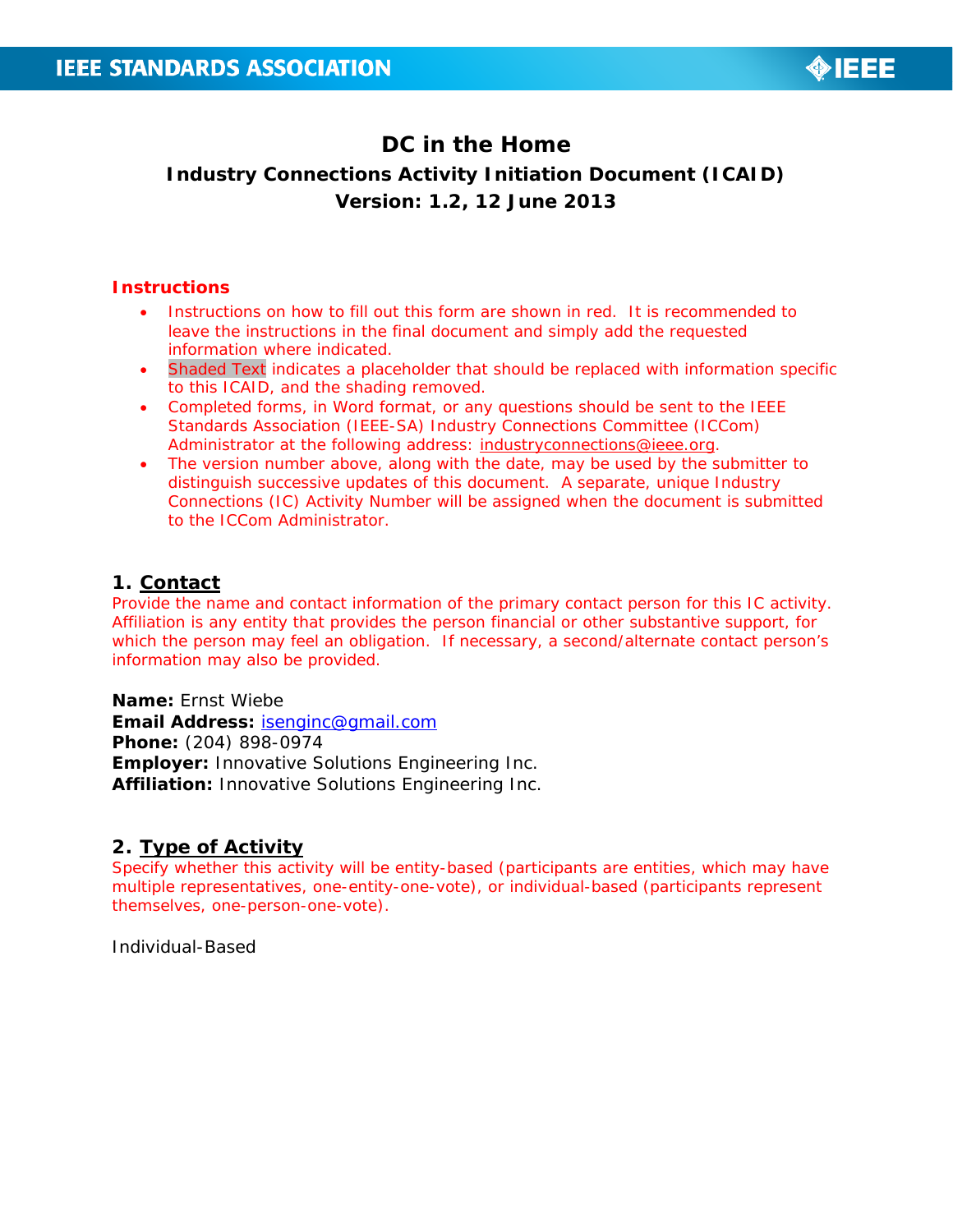# **3. Purpose**

#### **3.1. Motivation and Goal**

Briefly explain the context and motivation for starting this IC activity, and the overall purpose or goal to be accomplished.

The goal is to clarify the work that needs to be done to ensure that DC electricity can be safely and conveniently accessed in the home eliminating the wasteful conversion of AC to DC in the home and in many cases, DC to AC prior to entering the home.

Photovoltaic (PV) systems produce DC power, electric vehicles, consumer electronics, computers, and many other household devices consume DC power.

The losses from conversion are estimated by NREL at 23-28 percent for conversion from rooftop PV to alternating current and by the EPA at between 17 and 35 percent converting AC to direct current power.

In the case of some PV to EV situations as much as 40 percent of the power produced on the roof is lost in power conversion to AC and back to DC.

Most storage devices will also operate on DC power, again adding to the losses that the home owner sees from installing and operating distributed energy resources.

The goal is to determine:

- 1) What the actual losses are
- 2) The value of those loses (e.g. create a business case for DC)
- 3) Determine what research should be done on DC in the home
- 4) Identify experiments and research topics that will advance the state of the art
- 5) Make a preliminary recommendation on whether DC should be a separate system or combined with AC on the same conductors
- 6) Determine what standards should be considered:
	- a. Outlet design
	- b. Switches and breakers
	- c. Distribution equipment
	- d. Power supplies
	- e. Voltage regulators
	- f. Safety equipment
	- g. Conductor design and insulation
	- h. Whole building power conversion systems
	- i. Control systems
	- j. Transformers

### **3.2. Related Work**

Provide a brief comparison of this activity to existing, related efforts or standards of which you are aware (industry associations, consortia, standardization activities, etc.).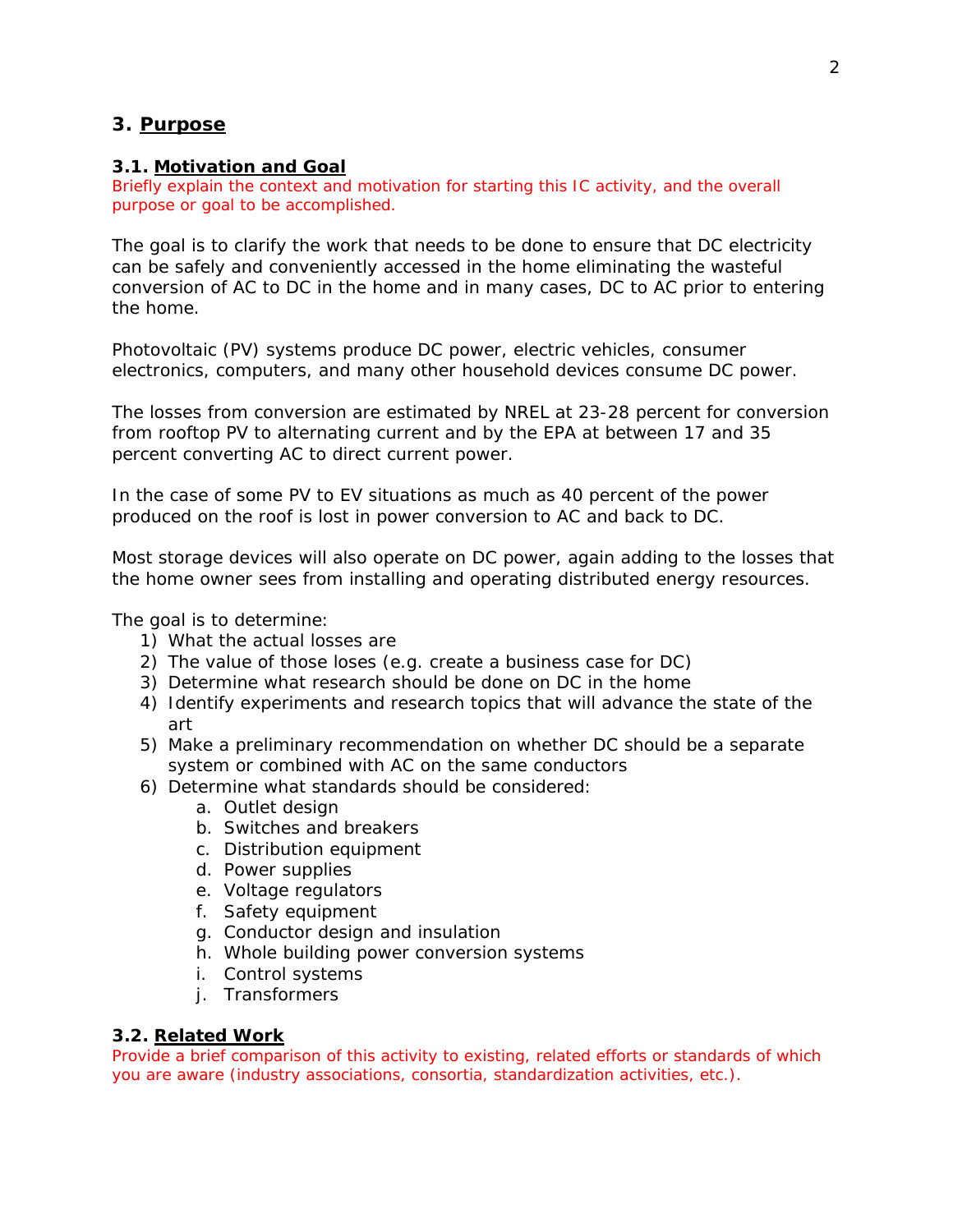There have been a few scattered demonstrations of DC wiring, including a dedicated PV to stationary battery to electric vehicle charger systems that at least two manufacturers are working on.

Dow has just introduced in 4 states, solar PV shingles that are direct replacements for the existing asphalt shingles that cover most roofs in the US and Europe. These shingles do not have the efficiency of dedicated PV systems, but are also cheaper to install and have a dual purpose and are almost visually indistinguishable from common roofing materials.

Delft University in the Netherlands has done some preliminary work on DC in the home, and has some interesting results and observations.

Some related work is also being done in the IEEE 802.3 Power Over Ethernet (PoE) Study Group.

But in general this is a topic that is under-researched and discussed in the professional community.

### **3.3. Potential Markets Served**

Indicate the main beneficiaries of this work, and what the potential impact might be.

If solar shingles take off and the DOE estimates for electric transportation are reached, and the current trend for the increase in consumer electronics and small appliances continues unabated, then probably 40% of the residences in North American and 20 percent globally may profit from DC in the home in the time period of 2020 to 2025. Given the push to reduce carbon and to make the grid more resilient to survive storms these may drive the numbers higher. The use in commercial buildings is also a high probability, some Computer Data Centers are already going pure DC.

### **4. Estimated Timeframe**

Indicate approximately how long you expect this activity might take to achieve its proposed results (e.g., number of weeks/months/years). Also indicate when you expect this activity to be reviewed by ICCom for completion or possible extension (maximum two years).

It is expected that a final draft report will be issued by the end of 2016. A final report will be issued by June of 2017.

#### **Expected Completion/Review Date:** 06/2015

### **5. Proposed Deliverables**

Outline the anticipated deliverables and output from this IC activity, such as documents, proposals for standards, conferences and workshops, databases, computer code, etc., and indicate the expected timeframe for each.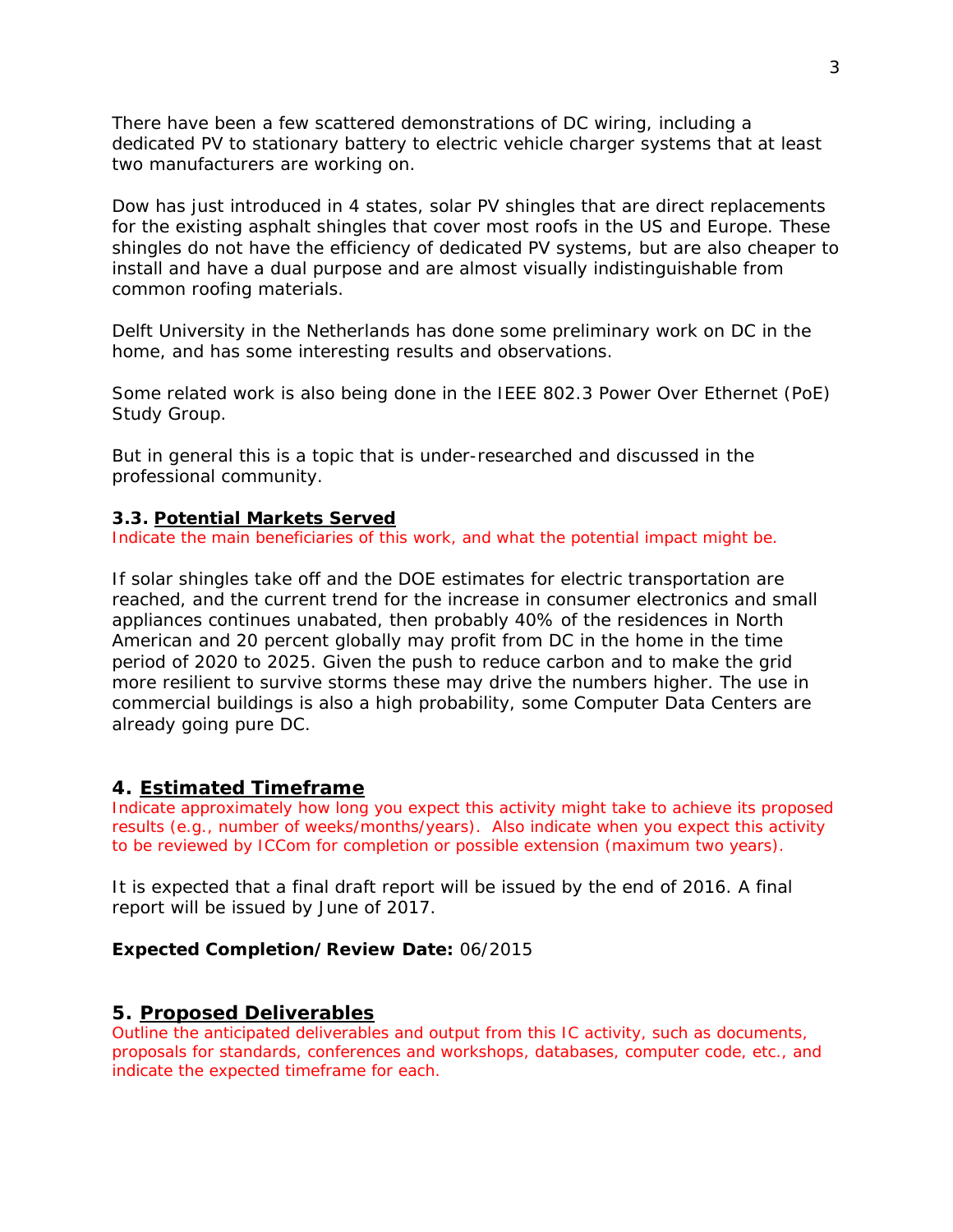# **Deliverables:**

- 1) Actual Losses White Paper, technical paper To be completed by December 2013, in draft form for circulation and discussion.
- 2) Loss value white paper for North America (US and Canada) will be created on the heels of the Actual Losses white paper. This paper will be done in draft form by April 2014. The working group will encourage every IEEE region to create their own Loss Value report based on the template done for North America. The goal is to complete those white papers by the end of 2014.
- 3) Business case white paper, regionally the business case will be developed by the IEEE regions that choose to do so. Each region will set their own timeline. The goal is to complete all of the regions by the end of 2015.
- 4) Research needed white paper, this white paper will be done in parallel with the prior deliverables, the urgency of having the white paper leads the team to target delivering it by the end of March 2014, in time for discussion at the IEEE T&D Show in Chicago, as well as other spring 2014 conferences.
- 5) Recommendations White Paper draft, to combine or to make separate as an interim and long term strategy. The recommendations white paper will make it clear where the issues are that need to be solved, much of this will be based on the research topics (but not the final research results) from Deliverable #4. This deliverable is due in January of 2016.
- 6) White paper that recommends what standards should be considered:
	- a. Outlet design
	- b. Switches and breakers
	- c. Distribution equipment
	- d. Power supplies
	- e. Voltage regulators
	- f. Safety equipment
	- g. Conductor design and insulation
	- h. Whole building power conversion systems
	- i. Control systems
	- j. Transformers

# **6. Funding Requirements**

Outline any contracted services or other expenses that are currently anticipated, beyond the basic support services provided to all IC activities. Indicate how those funds are expected to be obtained (e.g., through participant fees, sponsorships, government or other grants, etc.). Activities needing substantial funding may require additional reviews and approvals beyond ICCom.

At the present time no funding requirements have been identified. Assistance with draft review on the deliverables, is needed because of the potential far reaching impacts of these documents. They may drive government level (internationally) research priorities, as well as IEEE standards activities.

# **7. Management and Procedures**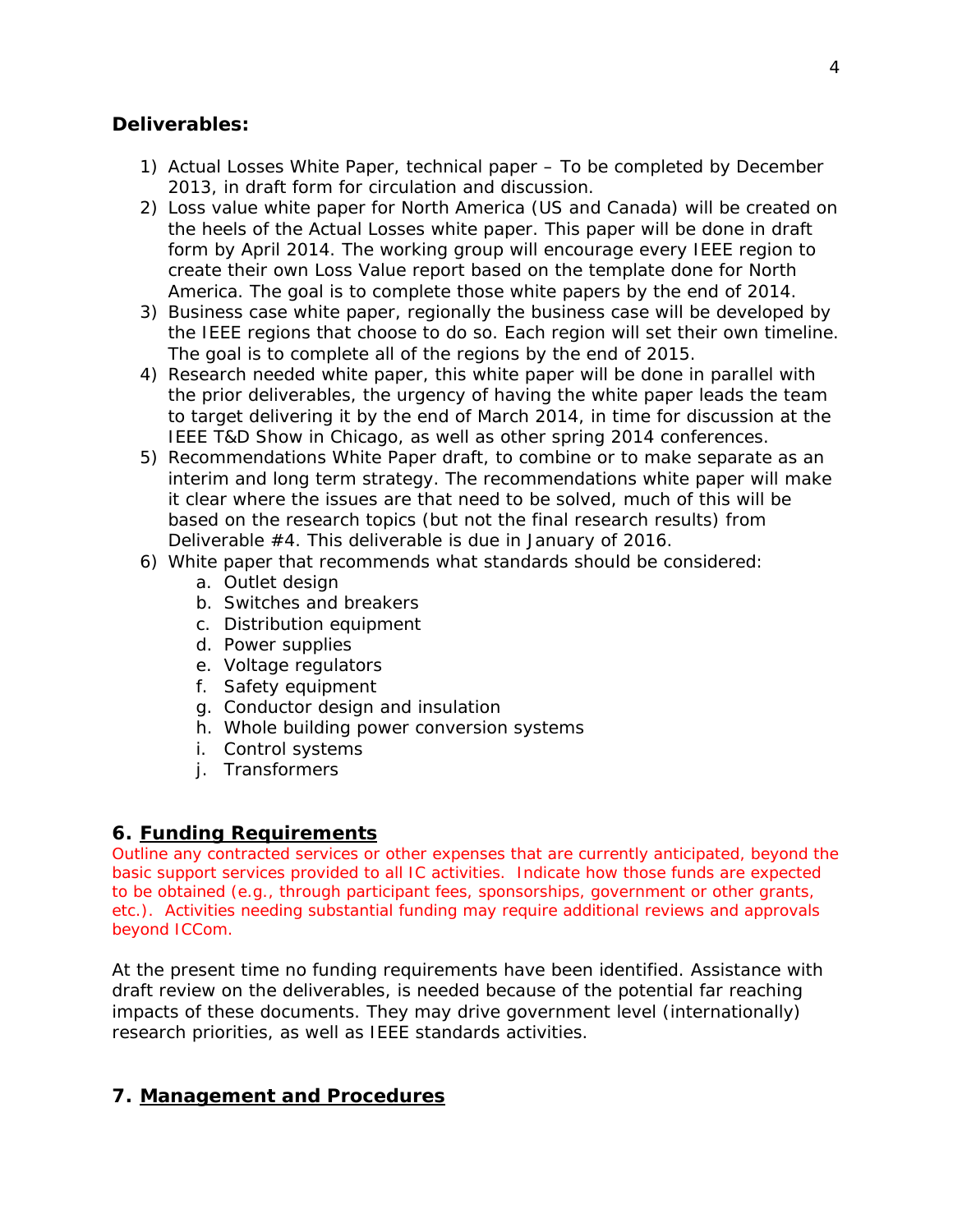# **7.1. IEEE Sponsoring Committee**

Indicate whether an IEEE sponsoring committee of some form (e.g., an IEEE Standards Sponsor) has agreed to oversee this activity and its procedures.

### **Has an IEEE sponsoring committee agreed to oversee this activity?:** Yes

If yes, indicate the sponsoring committee's name and its chair's contact information, and skip the remaining parts of this section (skip 7.2 and 7.3, below).

**Sponsoring Committee Name:** IEEE PES IGCC

**Chair's Name:** Steve Pullins **Chair's Email Address:** spullins@horizonenergygroup.com **Chair's Phone:** +1- 865-300-7395

The IGCC (Intelligent Grid Coordinating Committee) is the longest serving group in IEEE focused on smart grid and grid modernization. The leadership of the group are all seasoned engineers with a strong background in the IEEE and how it operates. The IGCC was the starting point for the GridVision activities that IEEE SA just sponsored.

### **7.2. Activity Management**

If no IEEE sponsoring committee has been identified in 7.1 above, indicate how this activity will manage itself on a day-to-day basis (e.g., executive committee, officers, etc).

NA

### **7.3. Procedures**

If no IEEE sponsoring committee has been identified in 7.1 above, indicate what documented procedures will be used to guide the initial operations of this activity (e.g., the *Industry Connections Activity Baseline Procedures*).

NA